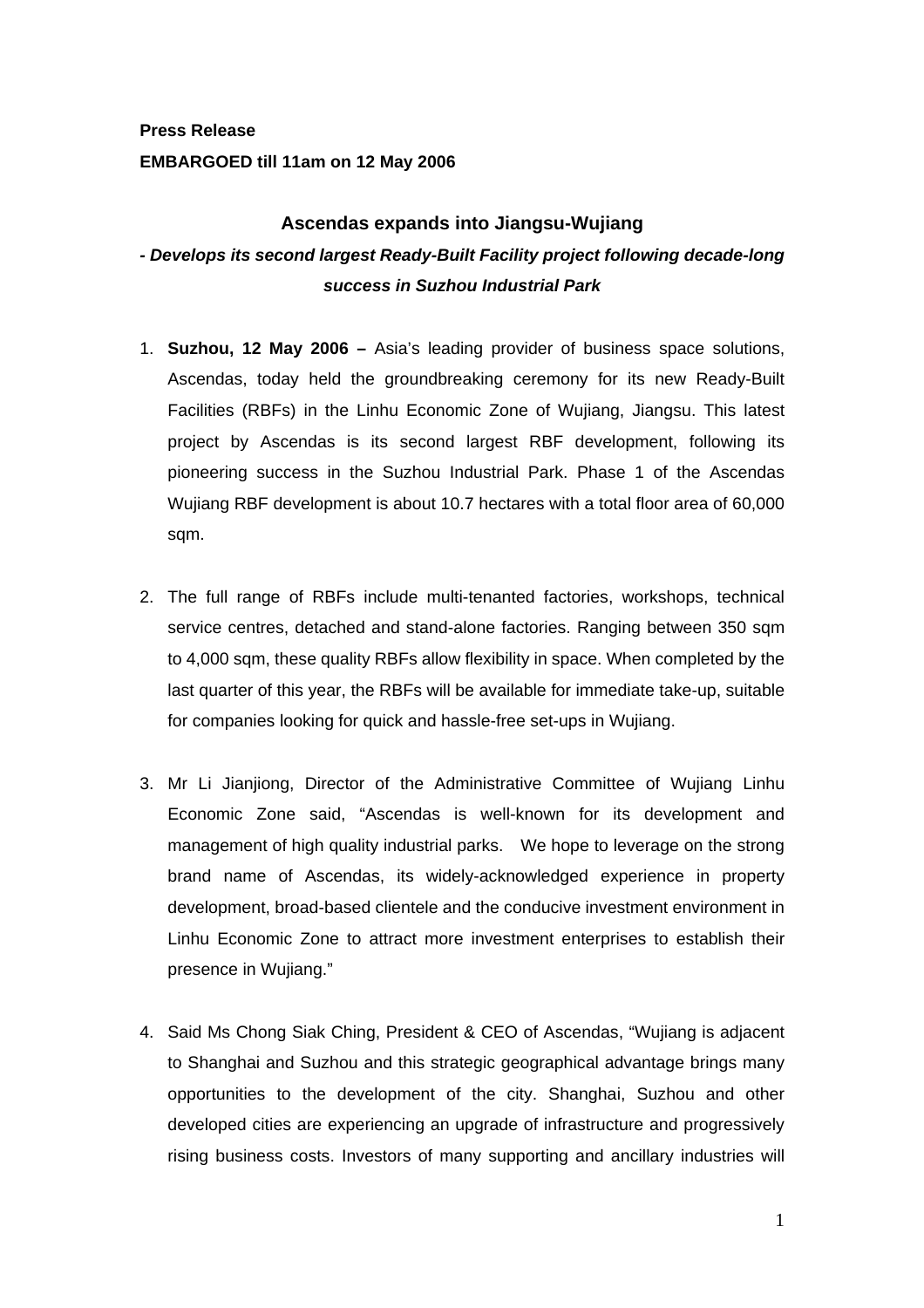choose to establish their presence in the surrounding areas where the production costs are relatively lower and the investment environment is just as ideal.

- 5. We see great potential in the development of supporting industries in Wujiang and this prompted us to develop our latest RBF project there. This new development will enable us to offer a wider variety of flexible choices for factory site selection in industrial parks."
- 6. Mr Goh Toh Sim, CEO of Ascendas China said, "From Singapore, Ascendas introduced the concept and practice of RBFs into Suzhou Industrial Park in 1994, and contributed significantly to the attraction of investment and capital into the industrial park. Since then, our team has successfully integrated Singapore's advanced management concepts with our practical experience in China to successfully manage and develop high quality RBFs in China and provide first-class value-added services to our customers."
- 7. Mr Goh added, "We are honoured to be able to participate in the development of Wujiang. Wujiang is located in the affluent Jiangnan area and boasts well-developed infrastructure. The Wujiang City government places great emphasis on attracting foreign investment and creating a good investment environment. We hope that the RBFs developed by Ascendas in Wujiang can inject new vitality into the attraction of foreign investment and capital to Wujiang, and allow Ascendas and Wujiang to achieve great progress together."

 $-$  end  $-$ 

For more information, please contact:

| Singapore:                      | China:                            |
|---------------------------------|-----------------------------------|
| Joanne Fang (Ms)                | Huang Xiao Yan (Ms)               |
| <b>Group Communications</b>     | Communications                    |
| Tel: (65) 6774 9856             | Tel: (86) (21) 6426 3222 ext 329  |
| Fax: (65) 6774 9852             | Fax: (86) (21) 6426 3533          |
| Email: joanne.fang@ascendas.com | Email: xiaoyan.huang@ascendas.com |

## **Wujiang**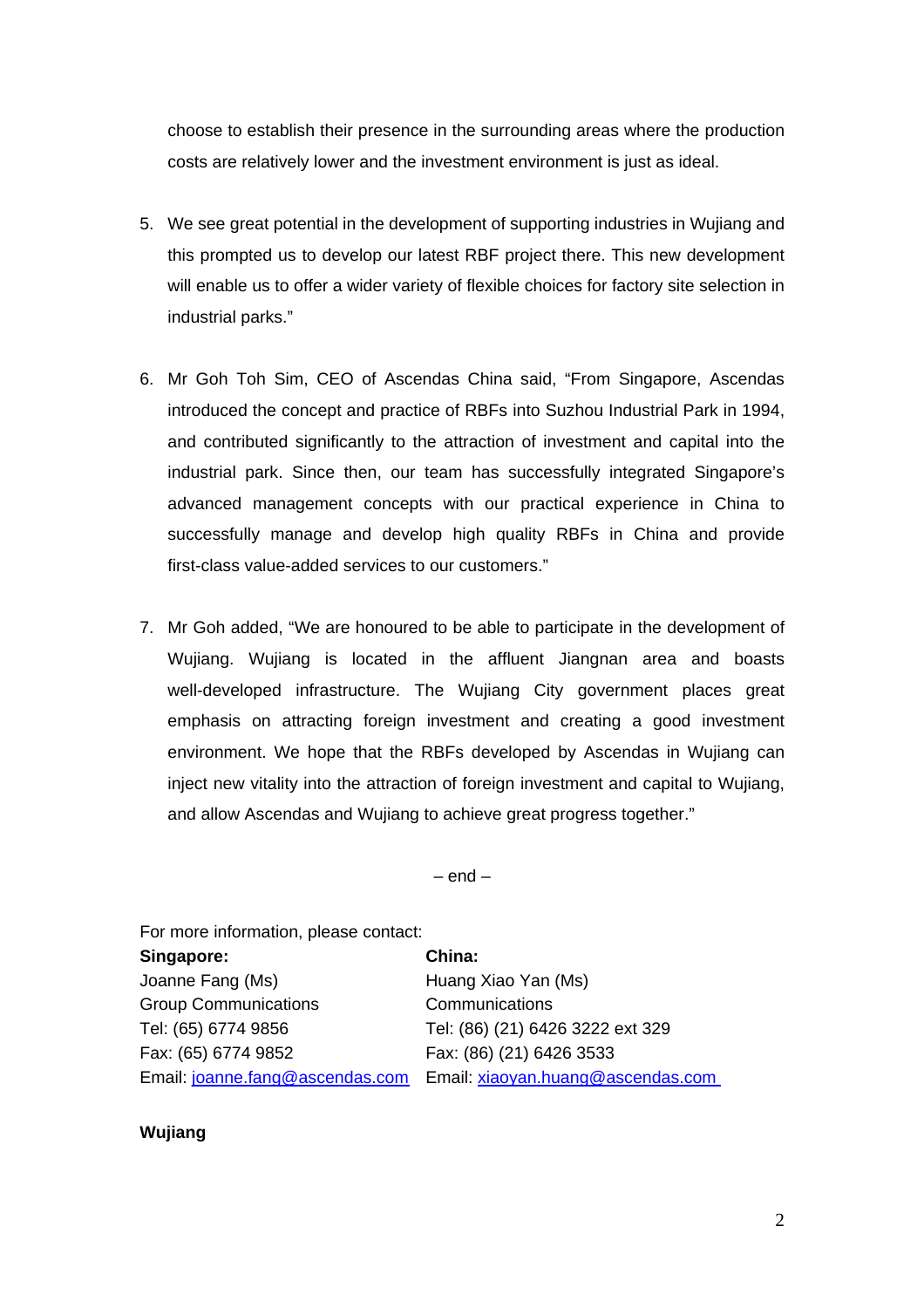Wujiang City is located in the south-eastern part of Jiangsu Province, where a golden triangle area is formed by Jiangsu Province, Zhejiang Province and Shanghai Municipality. The total area of the city is 1,176 sq km, with a population of 1.2 million. In 2004, the GDP of Wujiang City was US\$4.2 billion, and the city ranked  $9<sup>th</sup>$  in terms of county-level basic economic competitiveness. Currently, more than 1,000 foreign-funded enterprises have been established in Wujiang and total investment amounted to US\$8.6 billion; total value of imports and exports exceeded US\$11 billion. Wujiang has become one of the emerging cities with best development potential in the Yangtze Delta Region.

#### **Wujiang Linhu Economic Zone**

Wujiang Linhu Economic Zone is located in the south-eastern part of Wujiang City, 52 kilometres from Shanghai Hongqiao Airport, with a jurisdictional area of 259 sq km. Phase 1 development occupies an area of 9.5 sq km. As at end 2004, the district has attracted 164 foreign-funded enterprises, with registered foreign capital of US\$765 million. Leading industries include new construction materials, precision machinery, daily cosmetics, textile and apparel, fibre optic cables and electronics.

#### **Ascendas in Asia**

Ascendas is Asia's leading provider of business space solutions with key markets in Singapore, China, India, Korea and the Philippines. Based in Singapore, Ascendas has built a strong regional presence from over 30 years of serving a global clientele of more than 1,300 customers. Ascendas develops, manages and markets IT parks, industrial parks, (manufacturing, logistics and distribution centres), business parks, science parks, high-tech facilities, office and retail space.

Adding value at every stage, Ascendas customises developments and bundles e-infrastructure as part of its seamless solutions, to create "plug-and-play" business environments. Its flagships in Asia include the Singapore Science Park, International Tech Park, Bangalore (India), and Ascendas-Xinsu in Suzhou.

In 2002, Ascendas launched Singapore's first business space trust, known as the Ascendas Real Estate Investment Trust, or A-REIT. In June 2005, Ascendas also launched the Ascendas India IT Parks Fund, a private real estate fund seeded by two